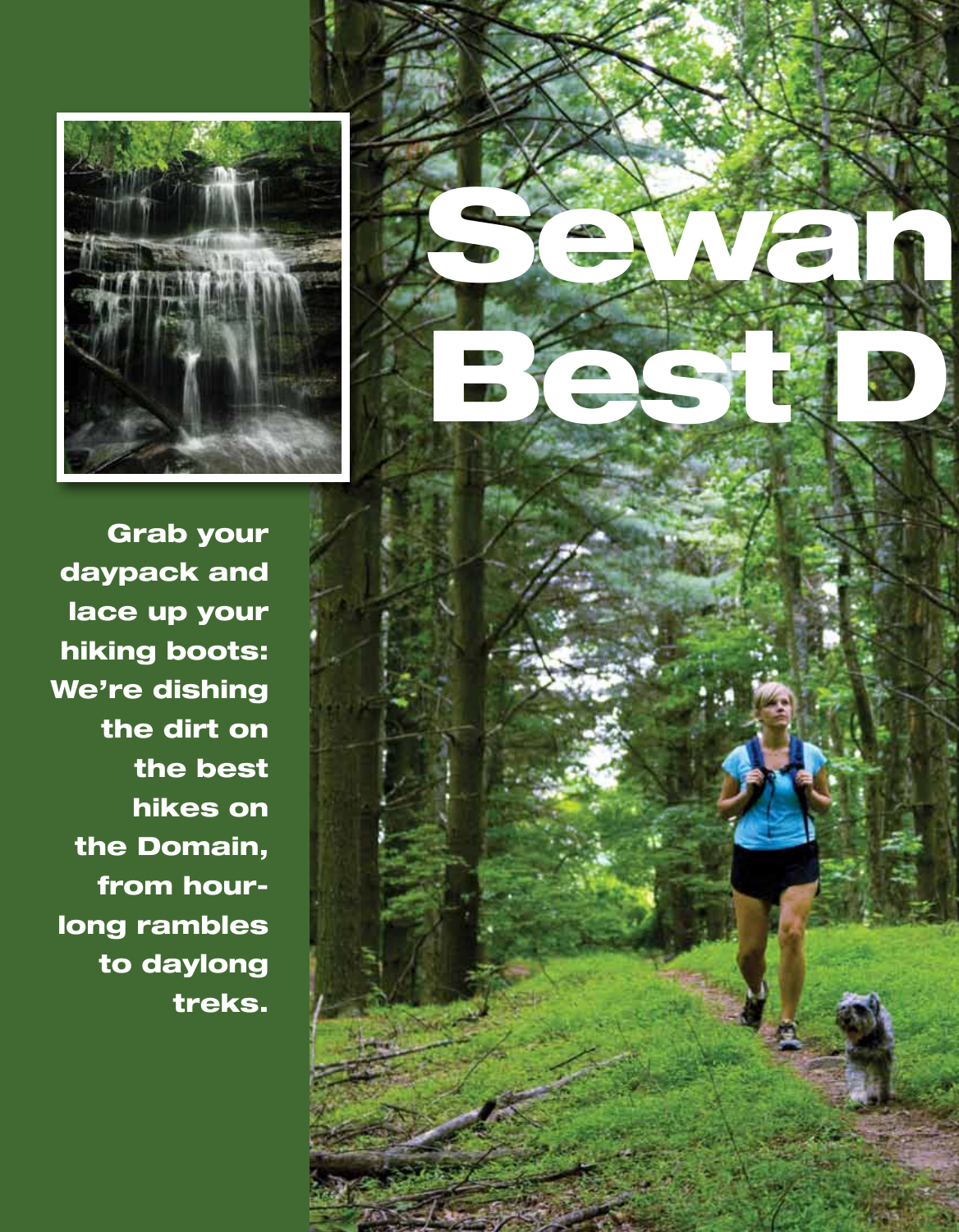#### BY JOHN **BENSON**

# Tkes

Register of the control of

**THERE ARE AT LEAST 13,000 WAYS for alumni** to enjoy Sewanee's 13,000 acres — a Sunday service at All Saints' Chapel, a round at the golf course, a cold beverage on the front porch of Shenanigan's. But if you don't hit the hiking trails at least once during a return visit to Sewanee, you're missing an opportunity to experience the best the Mountain has to offer, from an early-morning stroll through the fog on the Bridal Veil Falls trail to a late-afternoon wildflower hike through Shakerag Hollow.

There are few people who know the Domain's more than 50 miles of trails as well as Sewanee Outing Program Director John Benson, so we asked him to put together this guide to 10 of his favorite hikes, ranging in length from one mile to 20 miles.

Now all you have to do is to take a little time, pick a trail and enjoy a class with Sewanee's longest-tenured professor — Mother Nature.

*A section of the Cedar Hollow Lake loop takes hikers through a picturesque forest of tall pines known to some as "Fairyland." Above left: Bridal Veil Falls.*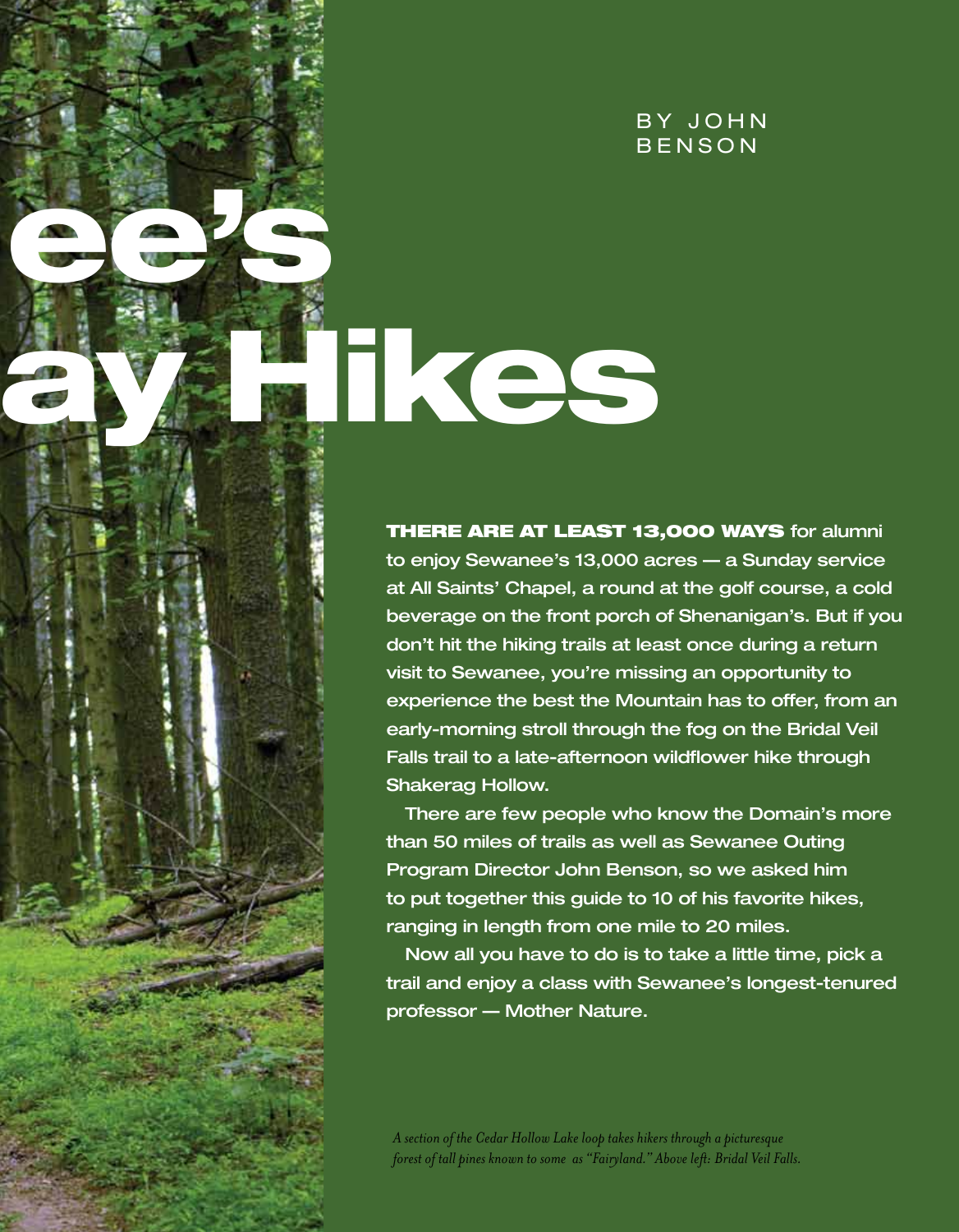#### 1The Cross/Perimeter Trail/Tennessee Williams Trail

Please note: Trails are numbered here to correspond with the map on p. 18, not to indicate ranking.

## 1.25-mile loop

THE TRAIL: Start at the Cross. Facing the valley, head left, following the Perimeter Trail,

being careful to follow the blue blazes. You'll cross over the old road to the Cross and then turn left on a fire lane. This will take you back to the Tennessee Williams Trail, which parallels the portion of Tennessee Ave. from the soccer field to the Cross. Take another left on this trail and follow it back to the Cross.



*Above: Pick a trail, any trail — wooden signs mark major intersections. Above, right: Audubon Lake is one of several manmade lakes on the western portion of the Domain that make perfect settings for a day of fishing or a quiet picnic.*

THE HIKE: This largely overlooked and shady section of trail offers an easy and relaxing hike through rolling topography. Remarkable features include a spot where the trail narrows through a split in a huge sandstone block and an easy stream crossing thanks to two perfectly placed flat rocks.

THE PAYOFF: On the first section of this hike, the trail will take you directly over a boulder that displays a geometric design of Liesegang banding. The pattern looks manmade; it's not. Liesegang banding is formed by iron deposits from water seeping through sandstone and is responsible for many elaborate designs found in the sandstone cliffs around Sewanee.





1 mile one way

THE TRAIL: Start at Morgan's Steep. Facing the valley, head down the stairs you'll find to

the left and follow the blue blazes to the Memorial Cross and University View.

THE HIKE: It's the most frequently hiked section of the Perimeter Trail, and for good reason: This one-mile stretch has it all gorgeous overlooks, waterfalls, sandstone overhangs and even a stone tunnel. Most of the trail runs just below the bluff, but it starts and ends at two of the best views on the Domain — Morgan's Steep and University View — with a bonus overlook if you scramble up to the top of Proctor's Hall. The tunnel through Proctor's Hall is reason enough to make the hike, inscribed with names carved over 100 years ago. This trail, as well as the one through Shakerag Hollow, was constructed by the Civilian Conservation Corps in the 1930s. Take a moment to admire the CCC's impressive stone steps up the hill from the stream crossing.

THE PAYOFF: Walking this section at dusk provides a continuous view of the sunset.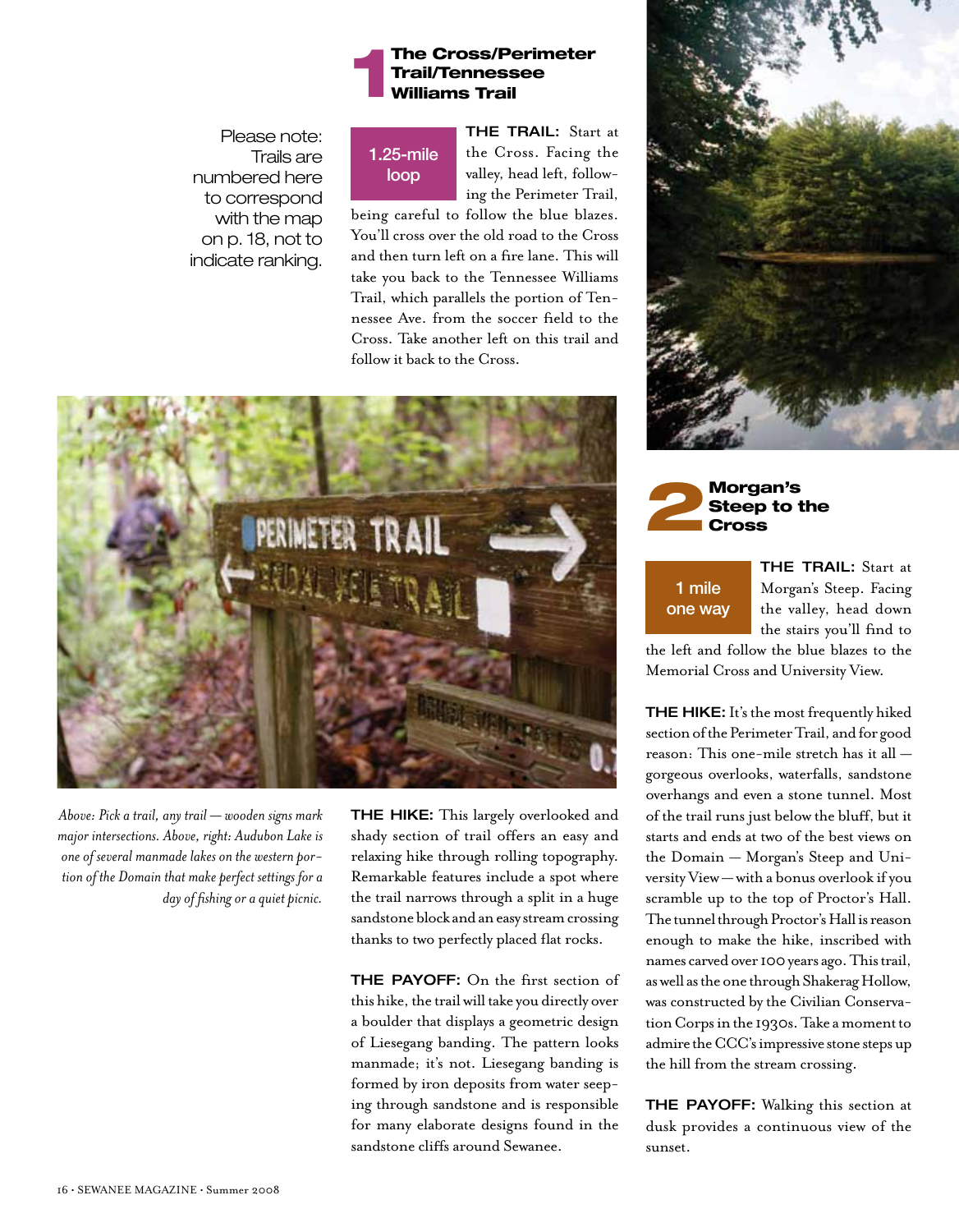



#### 2 miles round-trip

THE TRAIL: Facing the valley at Morgan's Steep, take the Perimeter Trail to your right. After two-

tenths of a mile, cross a wooden bridge and turn left, following the Bridal Veil Falls Trail (white blazes) down the slope. The trail will intersect another trail; turn left to get to the waterfall. There's 400 feet of elevation change on this trail.

THE HIKE: The trail is an alternating series of steep slopes and flat benches leading off the plateau to a waterfall. The falls are spectacular, especially after a good rain. Other remarkable features along the way include large sandstone blocks and boulders that long ago broke away from the bluffs above and grapevines hanging from the trees. Look for this same setting on other trails that drop off the plateau such as Thumping Dick Cove, Shakerag Hollow, and the Old Cowan Road.

THE PAYOFF: Bridal Veil Falls appears from the side of the mountain, cascades 27 feet down a limestone cliff, drops about 25 feet more, and then disappears into a sinkhole. Karst topography, man!



3.5-mile loop

THE TRAIL: Head toward the Equestrian Center on Breakfield Road and turn left on

Girault Jones Drive. From the cul-de-sac at the end of this road, continue on foot in the same direction on a fire lane. After 100 yards, you'll reach the single-track Perimeter Trail (blue blazes). Turn right onto the Perimeter Trail, and follow the blue blazes until the trail intersects the Parallel Trail. (If you want a quick detour, Lake Audubon is just down the hill to the left.) Turn right onto the Parallel Trail and follow it back to the starting point.

**THE HIKE:** Most of this trail is a beautiful bluff path with a final stretch along a wide fire lane through the woods. After the first creek crossing, the trail passes through an old sandstone quarry site where you can see evidence of drilling in the rocks. Take a look back over your shoulder at the creek bed to see a lot of the discarded quarry stone.

THE PAYOFF: Elliott Point seems to be the obvious overlook on this route, but the best view is farther along the trail. About halfway between Elliott Point and Lake Audubon, where the trail briefly splits in two for 200 feet, stay on the bluff side to find the rock outcrop. Perfect for a picnic for two.

#### wildFlowers of Shakerag Hollow *Photographed by David Coe*

Sewanee wildflower fans know that Shakerag Hollow is the place to be in the spring, when the display here changes from week to week, rewarding hikers who make multiple visits. Among the blooms you might find on the Shakerag trail are (clockwise from top left): Dutchman's breeches, dwarf larkspur, Southern red trillium, trout lily.

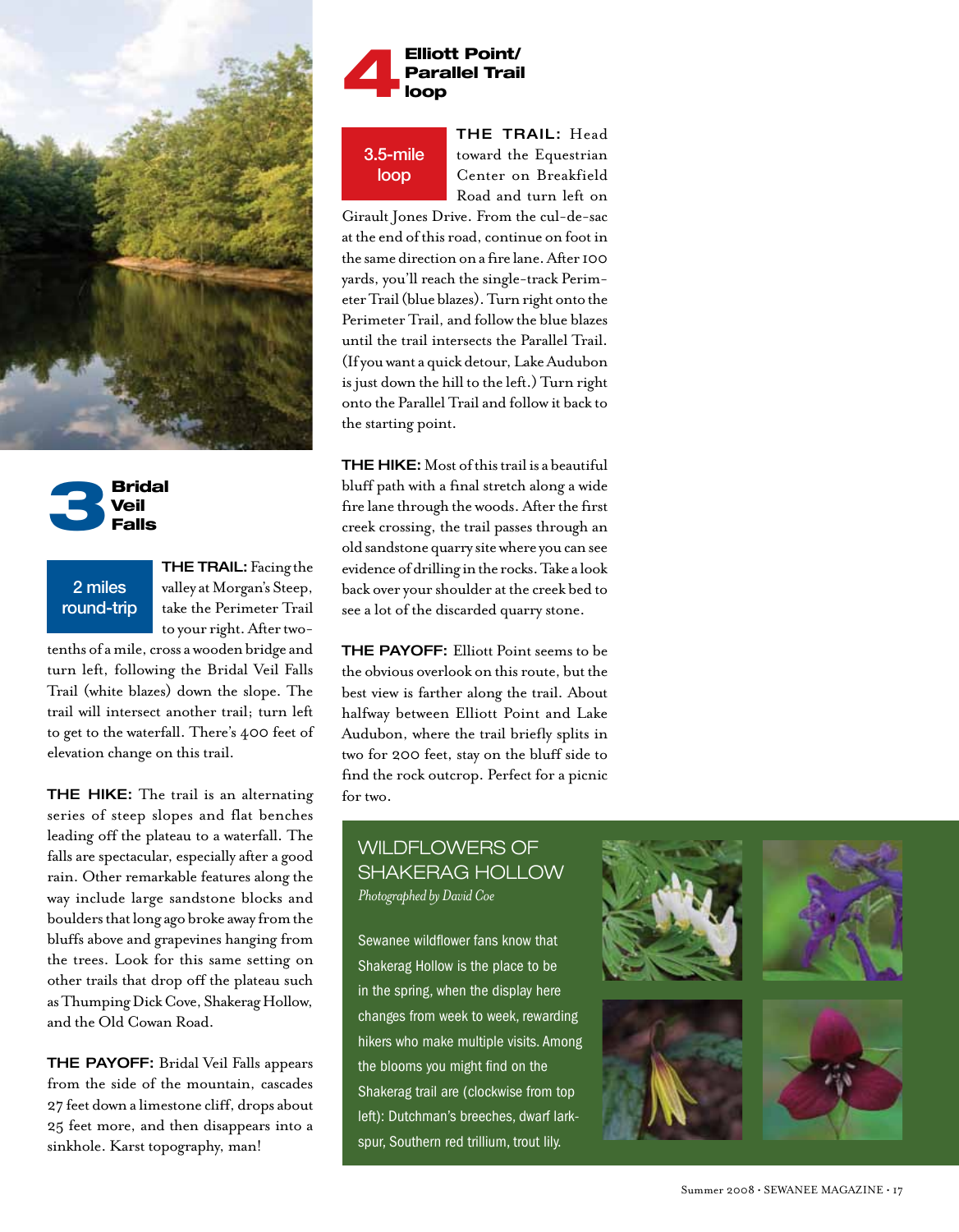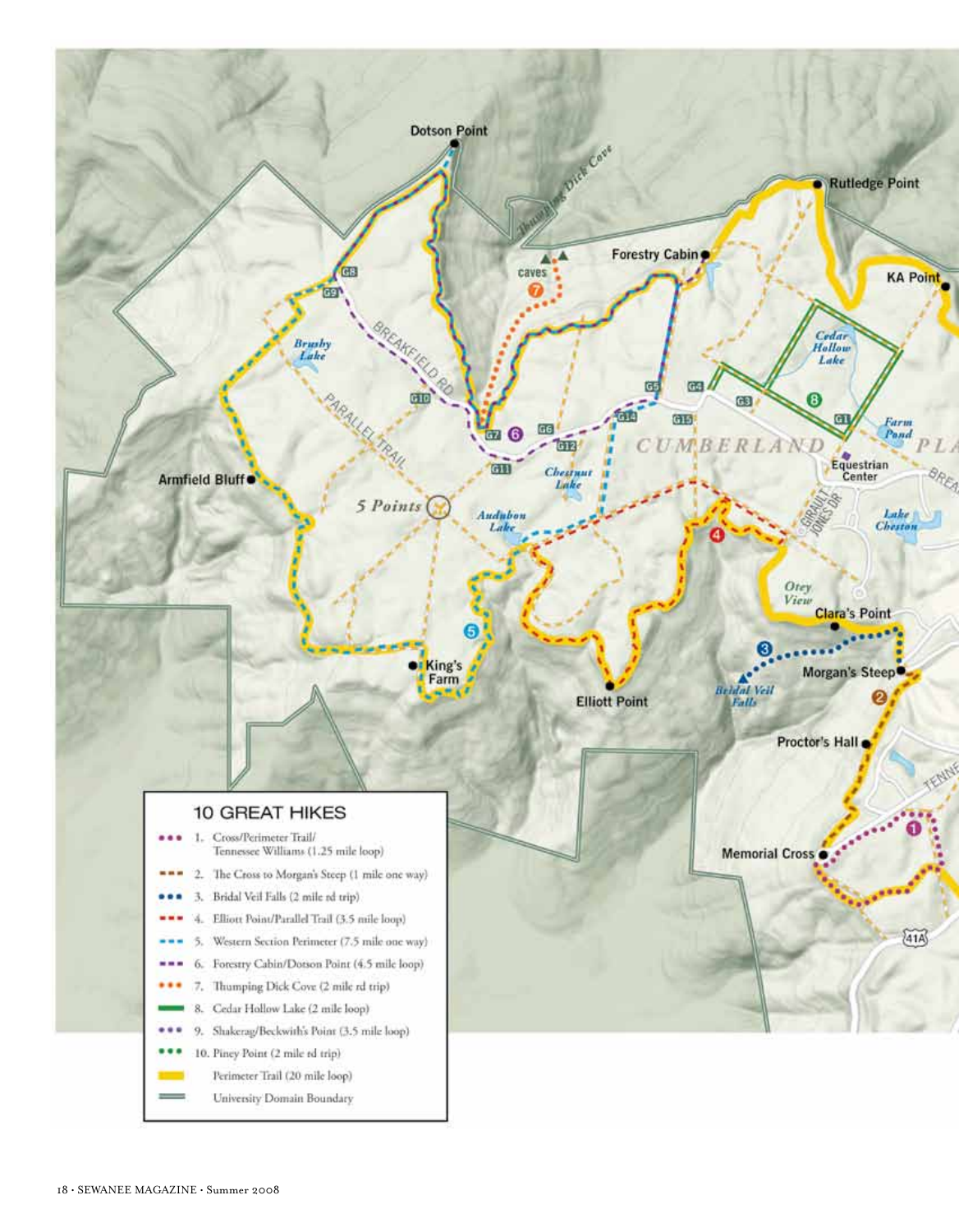



*Blue blazes mark the Perimeter Trail. White blazes mark side trails.*



## 7.5-mile loop

THE TRAIL: Start at Gate 5. Walk straight out the fire lane to the Perimeter Trail. Turn

left onto the Perimeter Trail and follow the blue blazes all the way to Lake Audubon. Continue past the lake and turn left at the intersection of fire lanes. This fire lane will lead you to Gate 14. Turn right onto Breakfield Road, and a short walk takes you back to Gate 5.

THE HIKE: This long hike covers the westernmost portion of the Perimeter Trail and provides a bit of everything. There are many views, named and unnamed. There is a popular rock climbing area (Armfield Bluff) which is a good halfway picnic spot. After that, the terrain changes as the trail drops below the bluff, following an old roadbed thick with summer foliage and big sandstone blocks. Coming back up onto the plateau, you reach King's Farm. A quiet and pretty clearing with two huge sugar maple trees marks the old homestead. Then comes one my favorite stretches of trail, leading to Audubon Lake.

THE PAYOFF: Are you kidding? This entire hike is the payoff.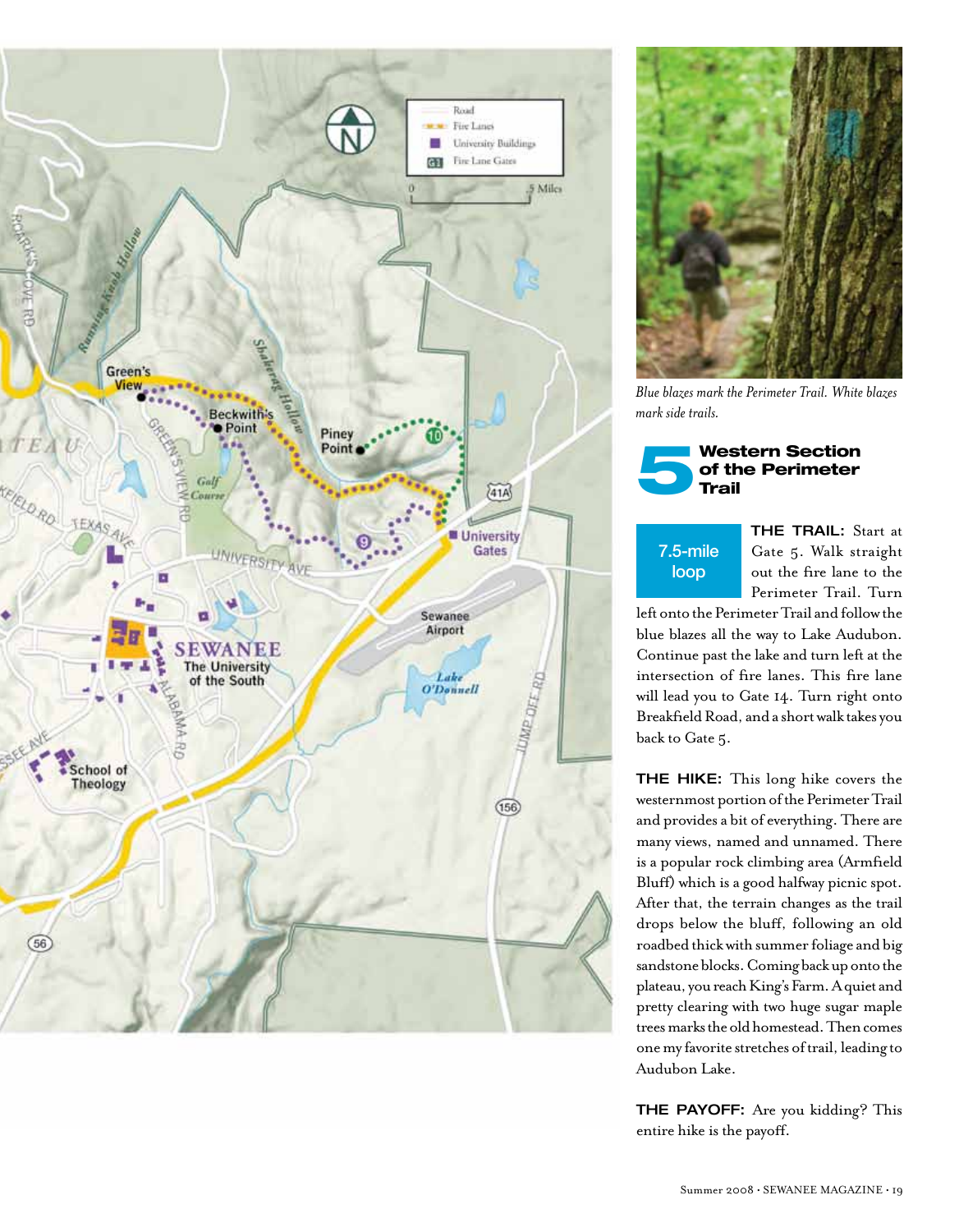

**THE TRAIL:** Start at Gate 5. From here, it's a straight shot out the fire lane to the

#### 4.5-mile loop

Perimeter Trail. (At this point, a detour to the right on the Perimeter Trail will take you to the Forestry Cabin.) Turn

left onto the Perimeter Trail and follow it all the way to Gate 8 at the end of Breakfield Road. Follow the road back to Gate 5.

**THE HIKE:** This route along the bluff and through mountain laurels is great for hiking as well as mountain biking (with a few dismounts). A short detour gets you to the Forestry Cabin for a good view of the valley. Dotson Point further along the trail also offers a nice view, but note that the farthest rock out on Dotson Point is not for acrophobes.

THE PAYOFF: Views from the Forestry Cabin and from Dotson Point are from opposite sides of Thumping Dick Cove, so you can see where you were or where you are going.



*Above: Numbered fire-lane gates on Breakfield Road make useful landmarks for Sewanee hikers. (Gates are indicated on the map on p. 18 by number: "G1," "G2," etc.)*



#### **HIKER: Marcia Clarkson, retired Director of Personnel Services** Hike: **Equestrian Center/Forestry Cabin/Audubon Lake Loop**

There are many variations to this hike, but I suggest starting at the Equestrian Center barns and heading northeast toward Gate 1. Immediately after passing the horse gates, there is a trail on the left with a slightly overgrown entrance marked by three small concrete pillars. This pine tree trail is one of my favorite places on the Domain. From here, follow the fire lanes to the Forestry Cabin (with a detour to Cedar

Hollow Lake to look for the resident huge turtle). From the Forestry Cabin, follow the Perimeter Trail to Gate 7. Turn left on Breakfield Road and then right at Gate 11 toward Five Points. At Five Points turn left toward Audubon Lake, which is home to some of the most beautiful mountain laurel on the Domain, and follow the Parallel Trail back to the Equestrian Center. Not only does this route provide variety (lakes, bluff views, creeks, pine forest) but almost all of the route can be run by a senior citizen who is not as sure-footed as John Benson.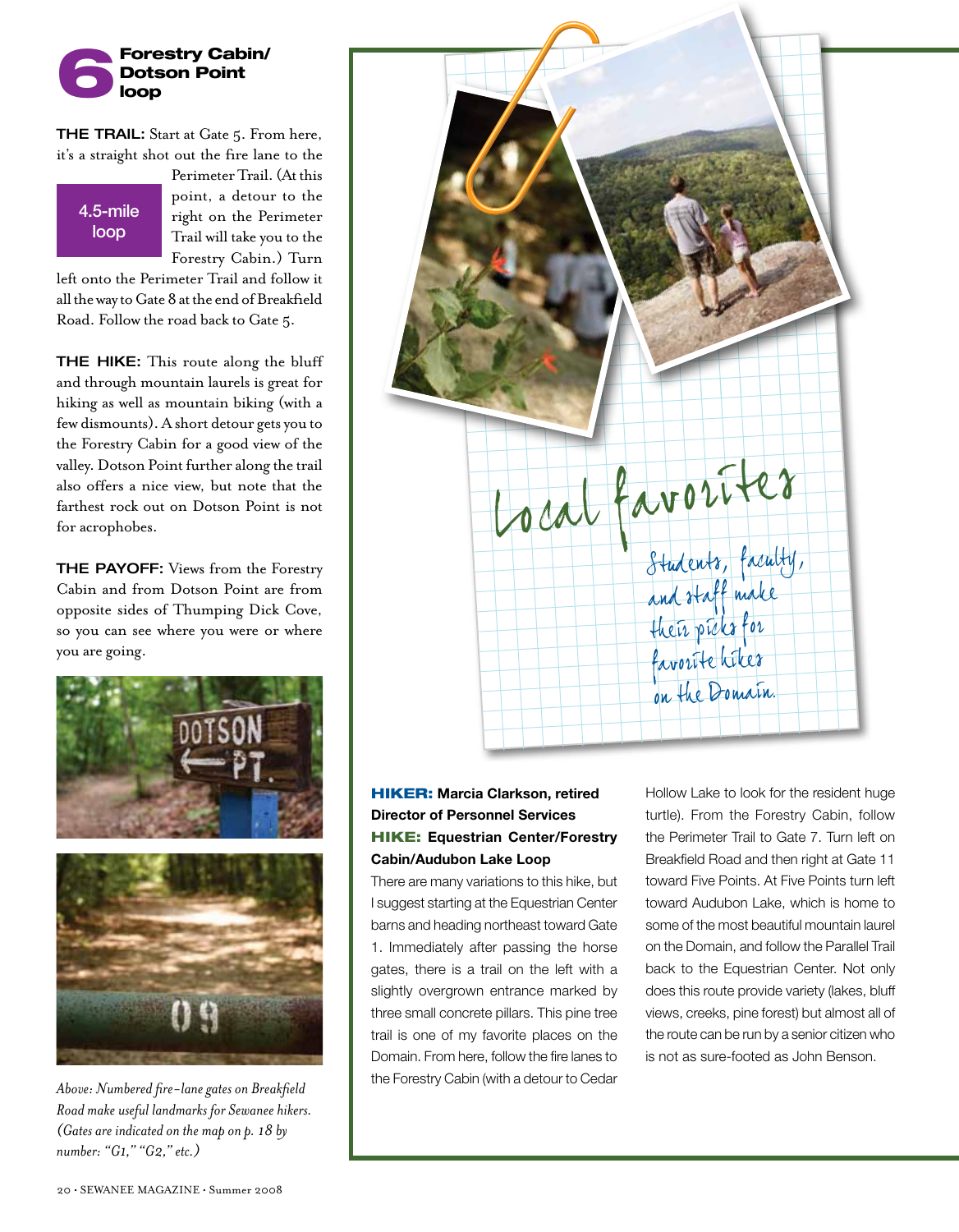#### **HIKER: Bentley Cook, C'11, SOP Summer Trail Crew** Hike: **Morgan's Steep streambed**

I like to start at the waterfall near Morgan's Steep (head down the stairs, follow the sound of falling water) and walk the streambed for as long as my legs will carry me. It's a great hike for a hot summer day because the water keeps your legs nice and cool. Few people ever make this hike, so you get to enjoy the huge rock formations along the way in peace and quiet.

#### **HIKER: Will Haight, Instructor of Math and Computer Science** Hike: **Down the plateau from Brushy Lake**

There's a small valley carved by the creek that drains Brushy Lake. It extends beyond the Perimeter Trail toward the south bluff just west of Armfield Bluff. It's a lovely stream with cataracts crashing over moss and lichen-covered boulders, and between large trees.

#### **HIKER: David Haskell, Professor of Biology**

#### Hike: **Morgan's Steep to Elliott Point**

This section of the Perimeter Trail hugs the bluff, and in the springtime it provides excellent views of migrant birds in the tree canopy. You'll also find some interesting gnarled trees growing in the thin soil, some of which are around 200 years old. Acorns that fell in the 1800s are still feeding birds today.

#### **HIKER: Jeff Heitzenrater, Head Coach, Track & Field and Cross Country**

#### Hike: **Cedar Hollow Lake Loop**

We take our cross-country team to this area several times a year to do interval workouts. The pine trees that dominate this area drop needles that cover the trails and make them easier on runners' legs. The terrain is rolling in some areas and very hilly in others, so we

spend much of our time doing hill intervals on the long sections of straight hills.

#### **HIKER: Martin Knoll, C'82, Professor of Geology**

#### Hike: **Morgan's Steep to Armfield Bluff and beyond**

The stretch of Perimeter Trail from Morgan's Steep to Armfield Bluff affords wonderful views to the valley and into deep coves. The west-facing aspect of this trail is especially welcome on cold winter days. The trail winds through historic sandstone quarries, past small lakes and blueberry and grass-covered bluff edges to the main point at Armfield Bluff. From here, you can see down into a bowl-shaped, wild cove that is trail-less and less well known than Lost Cove. You can get below the cliffs from the main point and hike straight downhill (no trail) past huge boulders

fallen from the cliff and deep cylindrical shafts eroded in the limestone. Partway down into the cove is a sinkhole with the entrance to the Armfield Bluff Horror Hole — Sewanee's longest and perhaps most difficult cave. The round-trip hike takes four to five hours.

## **HIKER: Bran Potter, Professor** Hike: **Lost Cove loop, off-trail** One of my favorite walks takes you into the northern portion of the University's new Lost Cove land. This off-trail loop will take you down Depot Branch past a spectacular jet of water from the limestone cliff near the old Domain boundary. You may return up Barnes

**HIKER: Pratt Paterson, Sports Information Director** Hike: **Bridal Veil Falls**

**of Geology**

This is a perfect hike to make after a good rain. I love to head down the trail here with my golden retriever, Cherokee, to watch the falls disappear into the sinkhole below. After checking out some of the caves near the falls, I try to get back to Morgan's Steep right at sunset — it's a great way to finish the day.

Branch of Lost Creek, or take

the Point Disappointment ridge that lies between the two branches. The beautiful sandstone steps and giant sycamore in the Barnes Branch creekbed are memorable. To begin, drive past the Cumberland Pres-

#### Hiker: **Dan McCoy, C'10, SOP Summer Trail Crew** Hike: **Green's View to KA Point and back**

For this approximately four-mile round-trip hike, begin at Green's View, taking the trail into Shakerag Hollow on your right. Follow the Perimeter Trail, taking a left at the fork after the stone staircase. Continue to KA Point, then take the same trail back. This hike starts and ends at two of the best overlooks on campus, passing through a considerable diversity of forest environments in between.

byterian Church in Bobtown to the end of the road at the old water treatment plant on Depot Branch. This hike is not for the faint-of-heart and may take four hours.

*Top left: A wildflower called fire pink in the sandstone near Morgan's Steep; the view into Shakerag Hollow and beyond from Piney Point. Above: the Forestry Cabin.*

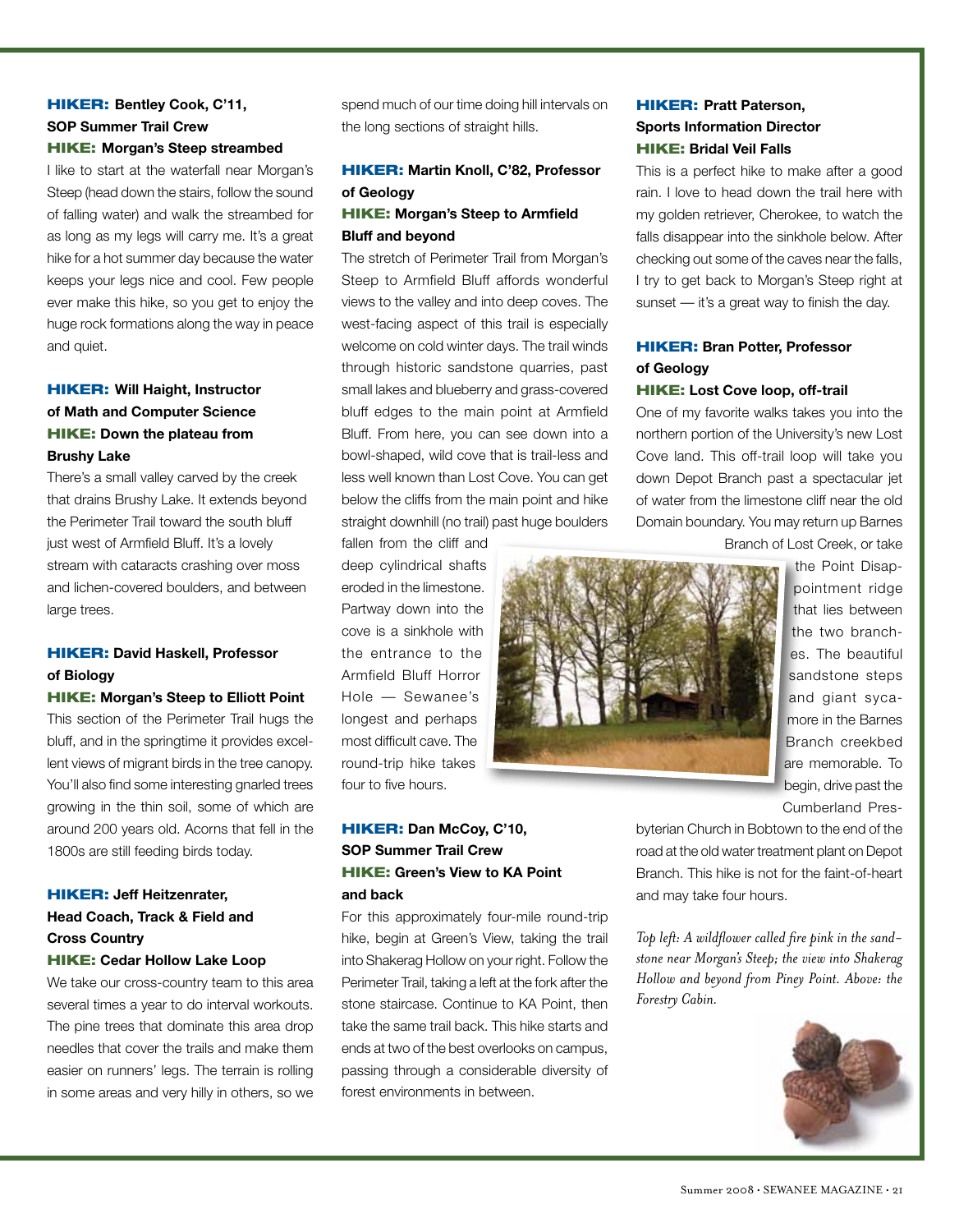

#### 2 miles round-trip

THE TRAIL: Start at Gate 7 on Breakfield Road. After eight-tenths of a mile, the old road

crosses a broken wooden bridge. A small path (which is not easily visible) is located on the left just on the far side of the washedout bridge. Follow the little path down the steep slope to the small cave on the left.

THE HIKE: The trail starts on an old road that drops down into the cove and leads to a small, kid-friendly cave on the left that can be fun to explore with a flashlight. The more popular but more technical Solomon's Temple Cave is on the right 50 yards farther down around the bend.

**THE PAYOFF:** Thumping Dick Cove has all the elements of a classic old-growth forest: a wide range of large, mature trees and smaller ones create a multilayered canopy.

*Portions of the Perimeter Trail are marked by dramatic sandstone bluffs and overhangs, like this one near Morgan's Steep.*



2-mile loop

THE TRAIL: Start at Gate 4 on Breakfield Road. (Be careful not to block the gate with

your car.) Head north on the fire lane and take the first right onto another fire lane. Continue straight and take a left at the next junction. Then take a right at the next intersection, heading to Cedar Hollow Lake. Once you get past the lake, turn right at the first junction. Head straight. Just past the orange gate, look for the three short concrete posts on your right and turn right here, back into the woods. Take this all the way back to Gate 4.

**THE HIKE:** From start to finish, you'll be on fire lanes for this entire hike. The lanes are wider than normal hiking trails, so you can easily walk side-by-side with a friend. The last section of this hike leads you through a tall pine forest straight out of a Disney movie. The trees prevent sunlight from hitting the forest floor, completely shading out plant growth. This magical area is referred to by many as "Fairyland."

THE PAYOFF: The perfect outdoor setting to enjoy a stroll and catch up with an old friend. And if your old friend is a dog, the lake provides a cool swim.



#### 9 Shakerag Hollow/ Beckwith's Point loop

### 3.5-mile loop

THE TRAIL: Start at Green's View. Facing the valley, take the trail on your right. When

you come to the first signpost, follow the Beckwith's Point Trail, which stays on top of the plateau. Coming out of the woods, follow the signs indicating the trail continues along the edge of the golf course. After the short section on the golf course, the trail re-enters the woods, taking you all the way to the Perimeter Trail. Take a left onto the Perimeter Trail, which leads you down into Shakerag Hollow. (Taking a right leads you to the University's east gates.) Follow the trail and take a left at the signpost pointing to Green's View.